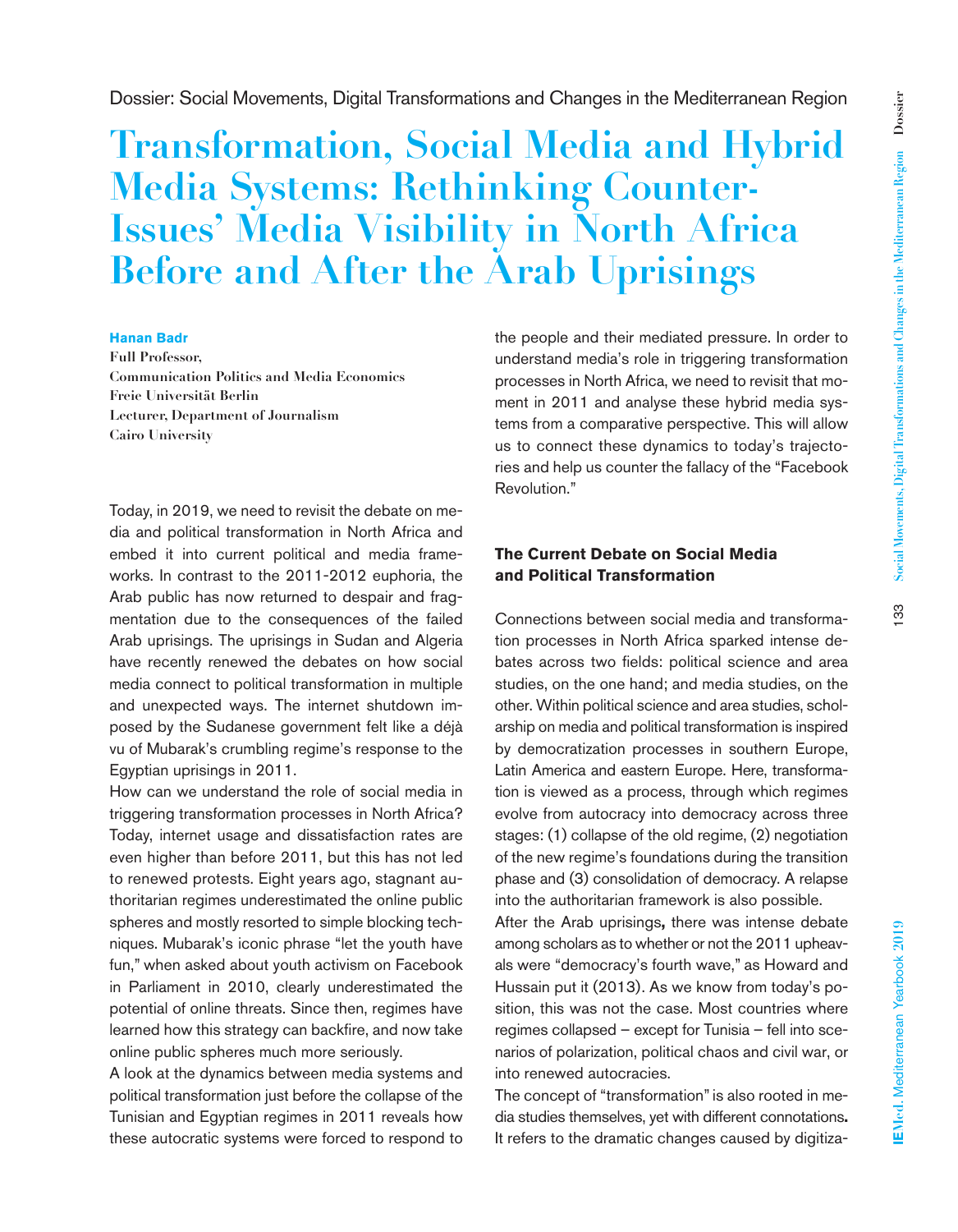tion processes in media spheres. Today, the omnipresent Internet renegotiates our identity practices, power struggles and self-expression. The introduction and fast evolution of the Internet has represented the most complex and disruptive technology advance in media's history after the invention of the printing press. It has contributed to an ongoing and dramatic change in media and how they operate within their cultural, political and societal contexts. The present debate on transformation and media in North Africa captures both perspectives: in terms of both regime change and the impact of digitization on political processes.

In order to understand the role of media in political transformation, this paper consists of three parts. Building on the aforementioned debates, the first part elaborates on a vivid controversy: laying out arguments for the initial social media euphoria and then counterarguments that highlight the authoritarian learning processes. The second part explains how counter-issues' media visibility brought socioeconomic and political grievances to the forefront in hybrid media systems, such as Tunisia and Egypt. Finally, the third part offers some concluding remarks that aim to guide our understanding and actions in the current scenario.

## **Controversy in Scientific and Public Discourses: Media or Politics First?**

The vivid controversy over the role of media in triggering political transformation after 2011 brought about two main approaches: the perspectives of media first vs. politics first.

## *Media First: Three Arguments for the Initial Euphoria*

The media first approach obviously focuses on the role of media in promoting political transformation. After 2011, empirical evidence from Arab countries seemed to attribute changes in the political arena to strong social media activity. There are three main arguments behind the initial euphoria:

*1. The first and most elaborated argument is that the Internet changed and expanded the notion of the public sphere*. The"liberation technology hypothesis" (Diamond, 2010) is based on the premise that increasing connectivity leads to empowerment and inclusion of marginalized actors. New media opened up spaces to challenge authorities, whether in politics or religion. Dubbed in public and media discourses as a "Facebook revolution," bloggers were hailed as heroes. This euphoric linear narrative was also enhanced by social media corporations themselves, namely Facebook and Twitter.

Eight years ago, stagnant authoritarian regimes underestimated the online public spheres and mostly resorted to simple blocking techniques. Since then, regimes have learned how this strategy can backfire, and now take online public spheres much more seriously

The argument is that decentralized communication through social media enables wider segments of the population to participate openly in the public debate. The Internet gave marginalized actors a chance to challenge the mainstream public sphere. These political and social actors had the opportunity to use social networking sites to promote their views and uncover events overlooked by the established media system. Online discourses seemed to fulfil utopian ideals by providing access and equality for all users, and caught the stagnant regimes off guard. Social media were increasingly used by civil society actors, such as advocacy groups, civic initiatives, social movements and non-governmental organizations, which otherwise would have had limited access to the semi-controlled media system, whether due to political exclusion or scarce resources.

*2. The second euphoric argument describes online communication as a practice of citizenship*. In this regard, communication itself serves as a form of civic participation and self-expression that turns individuals from passive consumers into active producers of information. Therefore, the Internet could potentially enable citizens to reclaim the politically colonized pub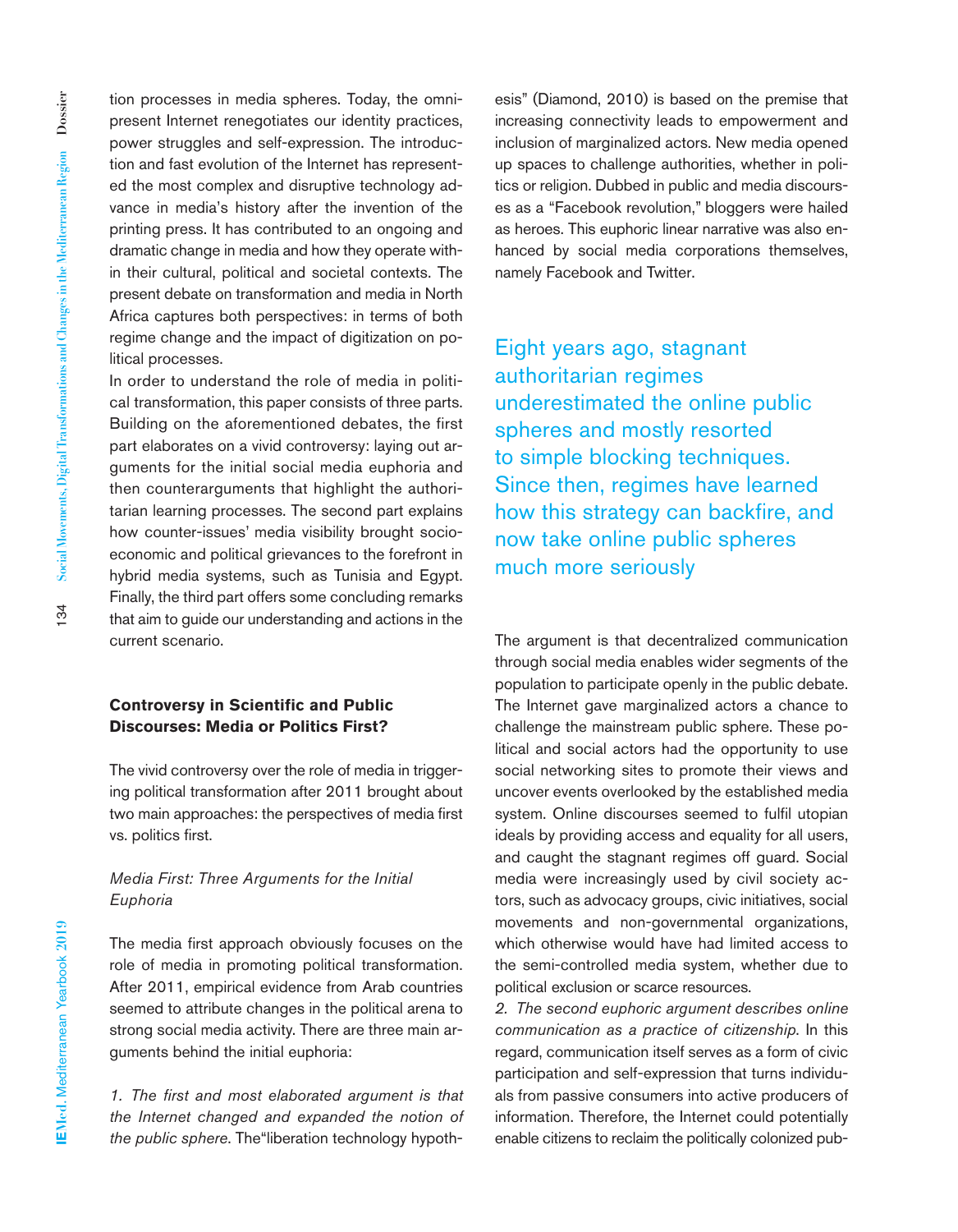lic sphere and consequently add pluralism and diversity to civil political culture.

*3. Finally, the third euphoric aspect of social media influence in political communication is the intermedia agenda-setting function.* This refers to the increasing ability of social media to shape traditional news media agendas, as manifested by topic selection and highlighting mechanisms, and also in the coverage intensity regarding certain issues. This is a sign of how journalists have lost their monopoly over gatekeeping processes, through which media decide what gets published. New thematic inputs from online debates now shape the agenda of mainstream media. Online discourses become more visible and accessible to wider segments of the public, even to those who do not have internet access.

#### *Critique and Need for Regional Contextualization*

The 2011 uprisings shifted our perceptions of North African countries from stagnation to dynamism. This perception temporarily replaced the tradition of enduring authoritarianism, before events turned our eyes again to autocratization processes. This shift to dynamism had a fundamental flaw, which was that the region was viewed from the perspective of "exceptionalism": either it was an exception from the democratization paradigm seen throughout the whole world, or the uprisings were an exception from the enduring authoritarianism in the region. The lens of exceptionalism when looking at media and transformation in North Africa is part of a lingering colonial legacy and a persistent Western gaze when studying the *unpredictable* Arabs. Perceiving non-Western contexts from the perspective of exceptionalism reflects a central epistemic dilemma in knowledge production.

These arguments primarily pushed a Western-centric narrative that reproduced linear Orientialist perceptions in framing Western technologies as liberators. This research wave overemphasized the importance of new media over old media. It neglected the interlinkages between digital and non-digital formats and overlooked the complexities on the ground. Critiques of the "liberation technology" narrative go beyond this particular paper and reflect structural flaws in our knowledge production on media and transformation.

As soon as the transformation processes in North Africa failed to establish new democratic systems, the "liberation technology" claim, as well as the generous research funding lines supporting it, subdued. Only a handful of researchers went on to theorize on the limitations of the Internet and Communication Technologies (ICTs) in Arab contexts and their role in surveillance and authoritarian learning. This prevented scholars from further studying the role of hybrid media systems in the prelude and aftermath of the Arab uprisings and the role of media during the transitions themselves.

At the same time, the media-first narrative overlooked the fluidity and hybridity of non-structural elements in transformation processes and media environments. Coined by Andrew Chadwick, the "hybrid media system" concept (2017) refers to the need to look at the interlinkages within media systems holistically, without dividing them into either old or new media, in order to analyse them together.

# *Politics First: Three Limitations of Social Media in Transformation Processes*

The second strand of research on media and transformation argues that politics, not media, come first (Wolfsfeld, Segev & Sheafer, 2013). While new media may strengthen marginalized voices under certain conditions, they are not context-free, absolute empowerment tools. In fact, without real-life grievances pushing for mobilization, access to new technological tools alone would not cause a revolution. They amplify concerns. Mattelart criticized "technological determinism" and called for the demystification of the new digital world's empowerment virtues. Not only are social media practices cause for concern due to increasing online incivility and polarization, data manipulation and privacy leaks, but also authoritarian regimes quickly learn how to adapt to the new challenge. In Egypt, the authoritarian learning included three strategies:

*1. Censorship 2.0.* Power holders learned to upgrade the classic media censorship strategies beyond confiscation of printed materials and closing newspapers. Even the infamous firewall nicknamed "Ammar 404" under Ben Ali's Tunisia sounds benign when compared to today's blatant censorship through advanced blocking methods.

In Egypt, blocking and filtering technologies banned the public from reading more than 500 websites, including Arab and non-Arab sources and even gen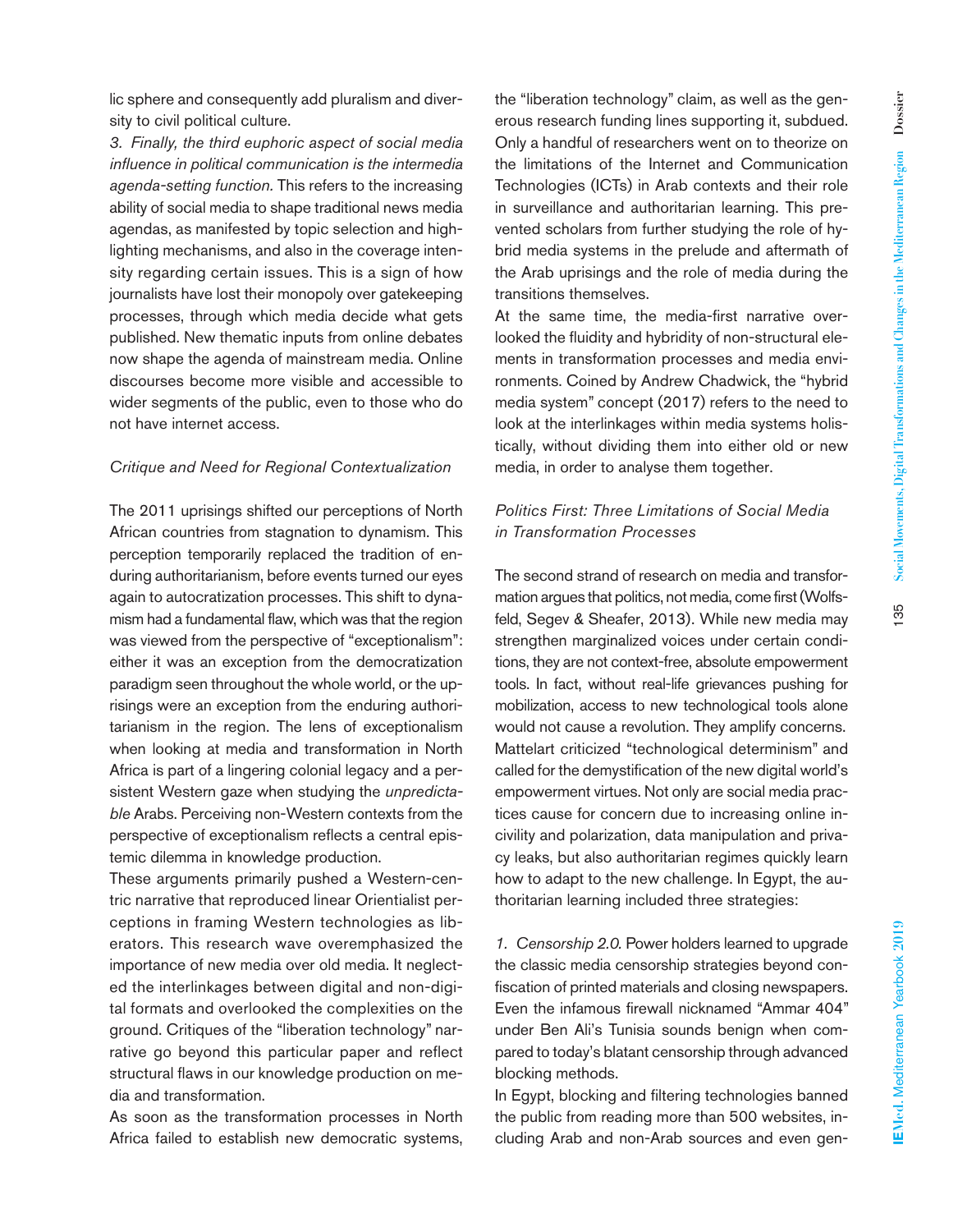eral publishing platforms like Medium. New legislations target online dissident activities under the new Anti-Cybercrime Law, passed in 2018, according to which website and social media managers may face imprisonment.

*2. Emulating social movements' techniques and strategies.* New media are platforms of expression, which serve both protestors and regime-loyalists alike. In Egypt, Mubarak supporters engaged in the "battleground Facebook" (Badr, 2013) by emulating the activists' techniques to counter-mobilize and counter-frame the uprisings in terms of chaos and foreign conspiracy. Already during the 18-day-long Tahrir protests, in 2011, loyalists launched a Facebook page called "We are sorry, President Mubarak!", discrediting the demonstrations as misbehaviour against the father of the nation. The emulation strategy developed further into sophisticated and more professional campaigns. The distortion of news, by spreading rumours and fake news, led to an increasing de-politicization of online discourses and the digital public sphere. Active campaigning includes the spread of paid electronic committees to securitize all societal and political discourses (the translation of the Arab term equivalent to click farms). *3. State-of-the-art surveillance technologies.* By using the arguments of stability and national security, Arab regimes learned to justify cyber-security surveillance to a fatigued public. Beyond monitoring, systematic hacking activities target human rights NGOs and civil society organizations. Irresponsible sales of surveillance technologies by private Western companies – despite calls by the EU Parliament to stop exports of monitoring equipment – do not only contradict the declared European human rights agenda, but also help foster the authoritarian and nationalistic argumentation that renders security a priority. They threaten civil society initiatives and undermine partnerships with media and civil society in the region. Under these constrained circumstances, the rise of social media usage among youth does not automatically generate protests, particularly when civil society actors perceive circumstances as hopeless and too

**Counter-issues' Visibility in the Media**

To overcome this binary construction of the media first vs. politics first approaches, the concept of counterissues' visibility helps us understand media and transformation. Counter-issues are massive socioeconomic and political grievances that regimes want to prevent from reaching the public. They are raised by counter-elites like opposition and civil society organizations. Counter-issues delegitimize regimes and are not welcome to receive media attention. They address the regimes' breaches in terms of values and norms – like human rights violations, torture or corruption – as well as their socio-economic dysfunctions – like housing problems, low wages, crumbling health care, and a general sense of malaise. This paper's central argument is that counter-issues' visibility in the media triggered the transformation processes of 2011 in North Africa. Actors publicly delegitimized the regimes in Egypt and Tunisia, within a framework of hybrid media systems. Regimes' responses failed to contain the effects of new media practices and activists' strategies. Thus, asymmetric relations – moral and functional breaches of regimes' legitimacy –, and not social media activism alone, triggered political transformations. At the same time, the media transformed these relations and did not transmit ideas in a linear fashion. Media technology alone has no relevance if there are no agents of

#### *Four Arguments for Contextualizing Media Visibility*

change, whose discourses, actions and access to

media overcome the imposed restrictions.

*1. Interdependencies between media and their political and societal fields.* Looking at the interdependencies between media and their contexts (politics, culture, society) explains media's potential to prompt transformation processes. As media attention is a scarce resource in an oversaturated mediated world, activists used media visibility strategies to create so much attention that it could not be ignored. Social media accelerated information flows and dramatically compressed time and space, transcending spatial and media borders. By highlighting common counter-issues, civil society actors connected with the wider public and inspired them to stand up for their dignity. The media provided them with visibility, and power holders failed to effectively suppress or counter that visibility. Repression gave rise to even more mobilization.

The evolution of anti-torture activism in Egypt since the mid-2000s is a perfect example: the media vis-

risky/costly.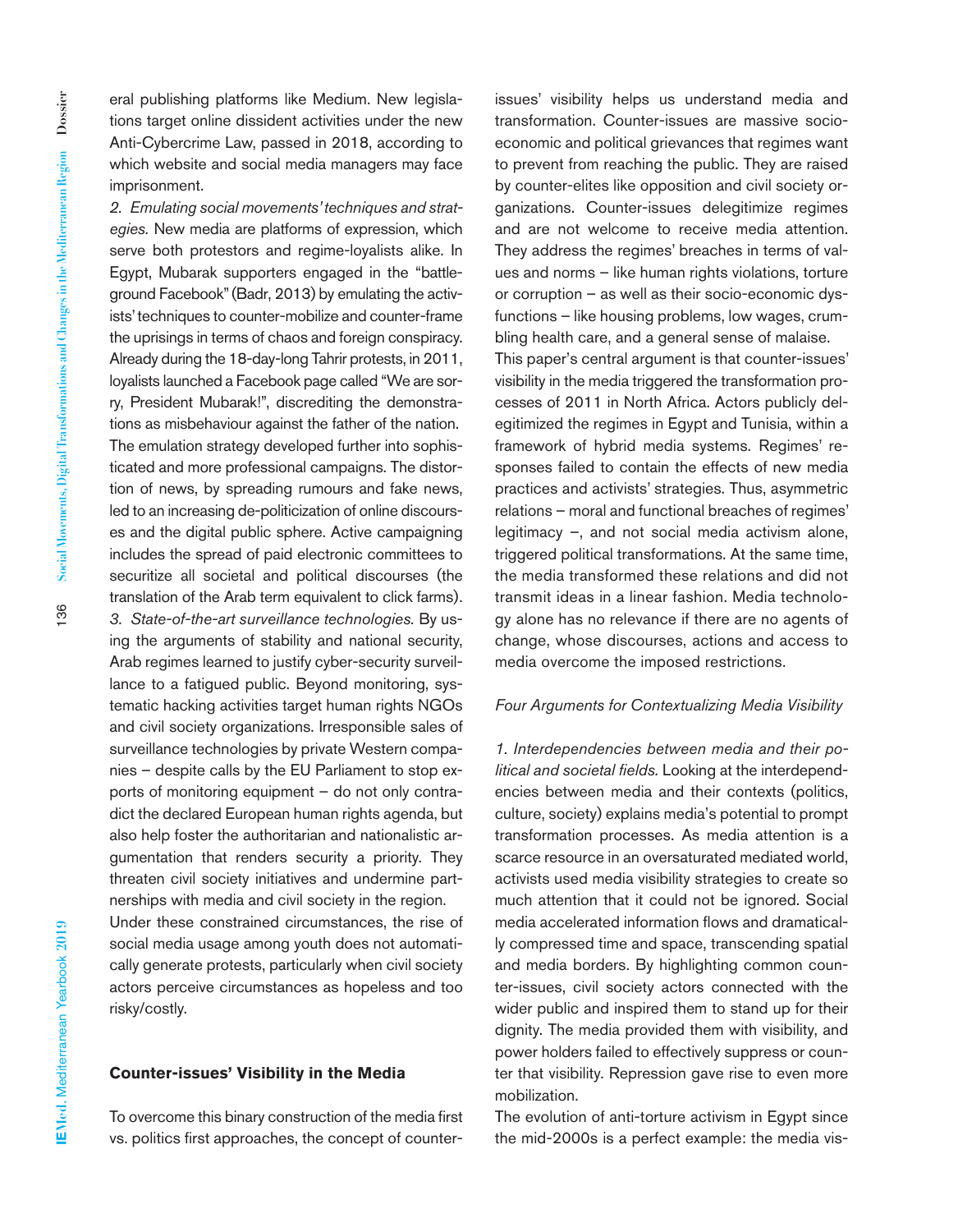In Tunisia, police shootings against protesters boosted their media visibility and further fuelled the moral agitation over this injustice. Rising awareness about police torture and abuses led to widespread outrage and mobilized the masses. This awareness would not have been possible without opposition actors pushing for more media visibility.

*2. An holistic understanding of media interlinkages in hybrid media systems.* The interplay between new and old media explains the relation between media and transformation processes in North Africa from a holistic perspective, without overemphasizing or isolating new media only. This holistic approach suggests that digital and non-digital media interact to boost counter-issues' media visibility within a system of interdependencies. Overlooking the hybridity of the media system neglects wider surroundings, such as agency, culture, society and politics. Locating the media in their entirety within dynamics that aspire to promote change gives contextualized results. Different forms of media were connected and contributed to increase counter-issues' media visibility during the 2011 uprisings. New media certainly helped, but they were not alone.

Returning to the case of Khaled Said in Egypt, analysis of media visibility shows how privately-owned newspapers and TV stations played a crucial role in pushing for justice, until the regime put the accused police officers on trial and media attention dropped dramatically.

Focusing on social media alone – for example the Facebook page "We are all Khaled Said" – cannot explain the high media visibility of police torture. This particular counter-issue was picked up by countless NGOs and activist networks and had a prehistory in non-digital media. This known case reminds us not to overlook the intermediate spirals of media visibility that played a decisive role in pushing for change. As the tragic incident took place in front of countless witnesses in broad daylight, it caused a stir in Alexandria for a couple of days before it was even published in the media. During the coverage delay, the

leaked gruesome picture of the young man's corpse circulated first among a small circle of bloggers. An opposition presidential candidate picked it up on his Facebook account, inspiring the creation of the Facebook page "We are all Khaled Said." The calls for regular silent stands in black, an act of non-confrontational defiance, quickly spread to Cairo during the summer of 2010 and attracted numerous supporters who had previously not known each other.

The print media could no longer ignore the event: once the silence was broken the media visibility of the counter-issue generated enough attention to eventually set the agenda for evening talk shows on TV, thereby reaching even wider de-politicized audiences. Khaled Said became a posthumous icon as a martyr and his face became a symbol of the revolution. Mainstream media owners prompted that visibility. Private professional media, and their declared commitment to the media logics of serving audiences and making profits within a liberalized media landscape, pushed the margins of freedom under semiauthoritarian settings. This gives us proof of the importance of supporting classic journalism institutions today, and explains why authoritarian regimes try to control the political economy of the media industry. *3. Uprisings have a process and are not sudden "exceptional" moments.* Most of what has been written about the uprisings in North Africa has framed them in an unpredictable moment in history. Describing these mass movements as a mere surprise overlooks a prehistory of resistant micro-practices in media and the unsustainable socio-economic conditions before the Arab uprisings.

When we compare Egypt and Tunisia we see both overarching similarities and differences. Both countries had long been under authoritarian rule, with no clear paths of transition in power and hushed succession plans after Ben Ali and Mubarak. The massively flawed social contract and imported neo-liberal socio-economic reforms failed to uphold the promises of modernity and prosperity for the people. A deep legitimacy crisis caused by socio-economic, political and human rights grievances stirred up public unrest. In addition, the growing youth bulge was neither heard nor included in the decision-making processes.

Despite the seemingly stagnant situation, the transformation underwent a process that harboured the regimes' inner dissolution and gradually opened windows of opportunity within hybrid media systems.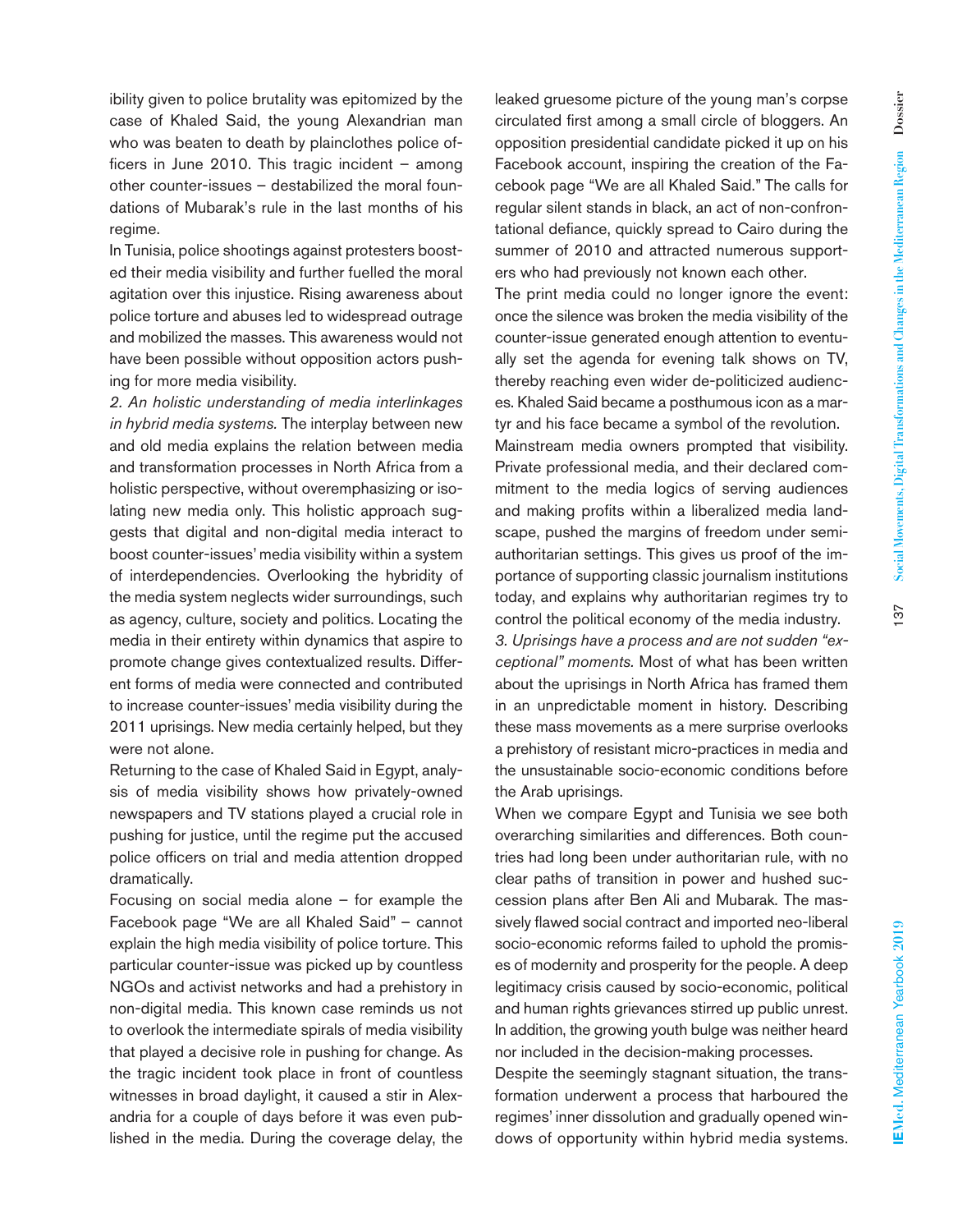A context-sensitive analysis of micro-practices from North African countries provides proof of the long processuality behind these transformations and deconstructs the black-white binary narrative, as follows:

a) When opposition actors face harsh repressive consequences, they adopt subversive media tactics to challenge their regime's legitimacy. They often work anonymously in clandestine organizations to avoid jail and torture or they operate from exile through secret mailing lists. However, before 2011, activists also used regimes' margins of toleration. In Egypt, the economic liberalization of the mid-1990s opened up the political and media frameworks to a certain extent; a confluence can be seen between literary genres, cinema and mass media during this period.

For example, the counter-issue of police torture received media visibility in the novel *The Yacoubian Building*, later turned into a film. Youssef Chahine's critically acclaimed film *The Chaos* depicted the protagonist as a corrupt police officer abusing his power in the neighbourhood. Through cultural discourses, political issues could trickle down into the public spheres. The fictional narratives were inspired by true stories, unveiled by bloggers and documentary filmmakers. However, literature and cinema opened up spaces of media visibility to wider non-politicized audiences, going beyond direct state control.

b) The second example shows how journalists revealed a survival tactic in the newsrooms that enabled them to cover protests and other counter-issues. In the much more restrictive Tunisia, before 2011, journalists at opposition newspapers used to bury critical coverage in small type font, under the news section. However, their readers knew where to look, as the former editor-in-chief of a leftist newspaper has stated.

*4. More inner-Arab comparisons for regional differentiation.* North Africa, a region that shares similar linguistic, historic and cultural factors, still has nuanced intra-regional differences and diverse media and political dynamics. It is interesting to note how similar dynamics, such as the youth bulge or the emergence of ICTs, interact within their specific contexts to shape "different yet similar" processes. Particularly after the Arab uprisings, the diverse trajectories of the two North African countries covered in this article show how different media landscapes, elite pacts and connections to regional and international players contributed to create divergent outcomes.

After the Arab uprising, the trajectories of Tunisia and Egipt show how different media landscapes, elite pacts and connections to regional and international players contributed to create divergent outcomes

Massive asymmetries still shape the political and socioeconomic lives of millions of people. Inequalities and socio-economic grievances remain, and have become even worse for the average citizen. The root causes for the workers' strikes in both Egypt and Tunisia in 2008 still exist today, and the post-2011 regimes have been unable to meet their demands. A comparison with the 2008 moment reveals some interesting patterns. In both countries, workers suffered from asymmetrical wealth distribution and precarious labour conditions, and their regimes were challenged: in Egypt, workers complained about savage deregulation, while in Tunisia they protested against unemployment and underdevelopment. However, the geographic location of the demonstrations at that point played a role in creating different media visibility in two similarly centralized countries. The strikes in the Gafsa mining basin, a remote area in the centre of Tunisia, and the ones in the highly populated Nile Delta city of Mahalla, a textile industry hub close to the Egyptian capital, received very different media attention and thus led to distinct regime responses. The restrictive Tunisian system was less responsive, as the strictly censored media landscape kept the protests in the margins and they were only pushed forward by radical media with limited circulation. The Egyptian regime, however, was more responsive, in particular as the connection between workers' leaders and the urban youth resulted in short-lived cross-class solidarity. Different kinds of media visibility in hybrid media environments dictated different regime responses through